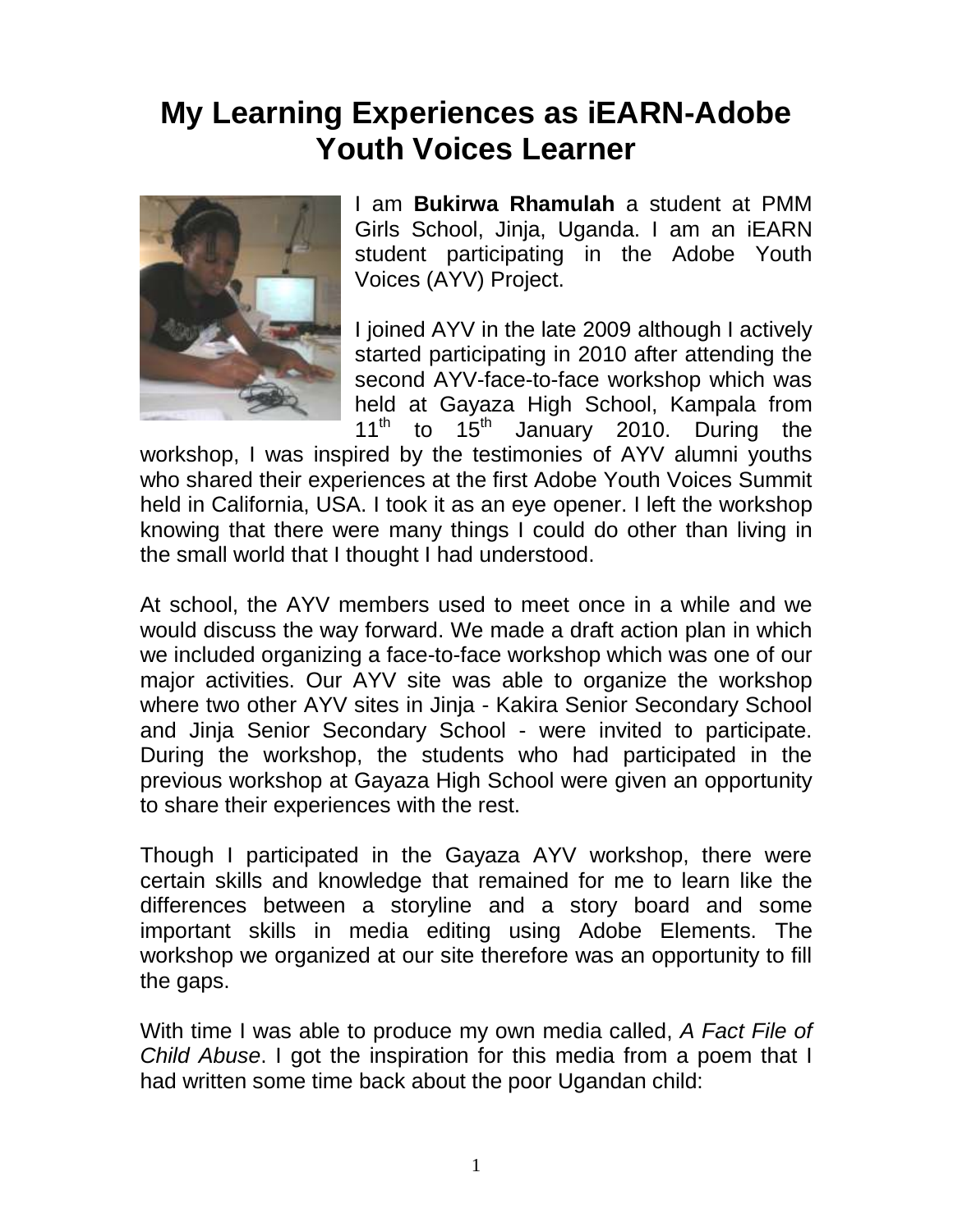## **The Poor Ugandan Child**

Oh what a child My God!!!! I mean The poor Ugandan Child.

Whose life is full Of nothing but Poverty!!

Life on the street Lying on the street Gabbage is the food His life full of nothing But poverty Oh the poor Ugandan child.



**Jinja Senior Secondary School AYV learners creating a web during a face-to-face workshop at PMM Girls' AYV site – 7 th March 2010.**

Since I was in school I wanted to use the resources available around the school environment. I made up my mind to piece up bits of newspaper headlines, comments and information from *The New Vision* (A leading daily in my country) from our school"s library.

I faced a challenge of slow Internet in that whenever I needed to get information I was at times hampered by its slow speed. I and my mates

were also heavily challenged by the need to balance time between our AYV work and the regular school (class) work. Among the many challenges that I faced, I think lack of support from fellow students was the most challenging because I had to learn how to accept other views that were contrary to mine.

I also got a chance to talk briefly about the AYV Project during our school"s science fair which is held every year. On the strength of my media, I was invited by SchoolNet Uganda to give a testimony of my experiences as an AYV peer Educator on 18<sup>th</sup> August 2010, at a workshop organized for secondary school administrators held at